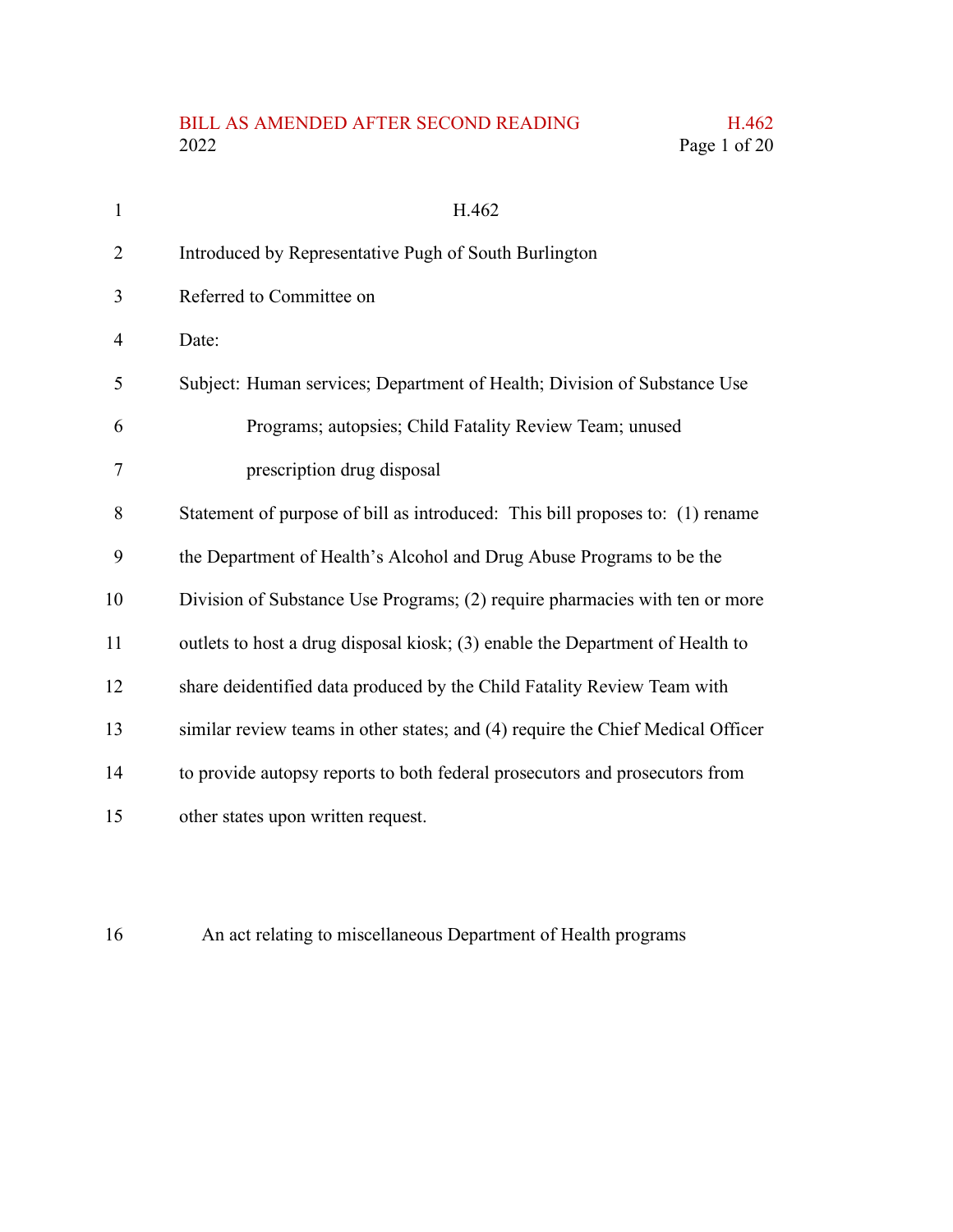## BILL AS AMENDED AFTER SECOND READING H.462<br>2022 Page 2 of 20 Page 2 of 20

| 1  | It is hereby enacted by the General Assembly of the State of Vermont:         |
|----|-------------------------------------------------------------------------------|
| 2  | *** Division of Substance He Drograms ***                                     |
| 3  | Sec. 1. 3 V.S.A. § 3004 is amended to read:                                   |
| 4  | § 3004. PERSONNEL DESIGNATION                                                 |
| 5  | The Secretary, Deputy Secretary, commissioners, deputy commissioners,         |
| 6  | attorneys, Directors of the Offices of State Economic Opportunity, of Alcohol |
| 7  | and Drug Abuse Programs, and of Child Support, and all members of boards,     |
| 8  | committees, commissions, or councils attached to the Agency for support are   |
| 9  | exempt from the classified State service. Except as authorized by section 311 |
| 10 | of this title or otherwise by law, all other positions shall be within the    |
| 11 | classified service.                                                           |
| 12 | Sec. 2. 18 V.S.A. $\S$ 4255 is amended to real                                |
| 13 | § 4255. VERMONT PRESCRIPTION DRUG NDVISORY COUNCIL                            |
| 14 | * * *                                                                         |
| 15 | $(b)(1)$ The Advisory Council shall consist of the following members:         |
| 16 | (A) the Commissioner of Health or designee, who solul serve as                |
| 17 | chair;                                                                        |
| 18 | (B) the Deputy Commissioner of Health for Alcohol and Drug Abuse              |
| 19 | Programs the Division of Substance Use Programs or designee;                  |
| 20 |                                                                               |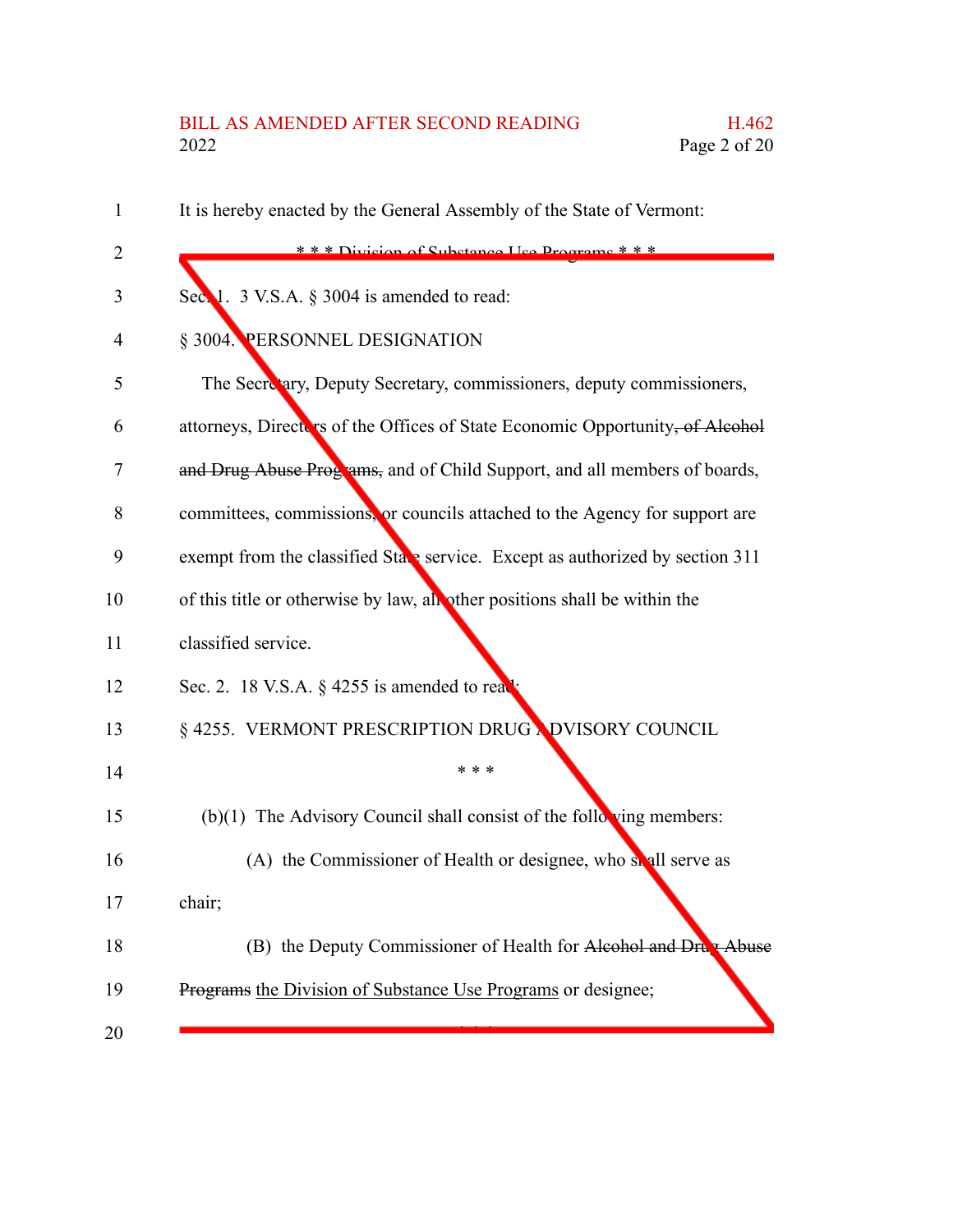| $\mathbf{1}$   | CC) a drug and algohol abyco councelor licensed pursuant to                     |
|----------------|---------------------------------------------------------------------------------|
| $\overline{2}$ | 26 S.A. chapter 62, to be selected by the Deputy Commissioner of Health for     |
| 3              | Alcohol and Drug Abuse Programs the Division of Substance Use Programs;         |
| 4              | * * *                                                                           |
| 5              | Sec. 3. 18 V.S. $\frac{1}{2}$ \$ 4803 is amended to read:                       |
| 6              | § 4803. SUBSTANCE MISUSE USE PREVENTION OVERSIGHT AND                           |
| 7              | <b>ADVISORY COUNCIL</b>                                                         |
| 8              | (a) Creation. There is created the Substance Misuse Use Prevention              |
| 9              | Oversight and Advisory Council vithin the Department of Health to improve       |
| 10             | the health outcomes of all Vermonters through a consolidated and holistic       |
| 11             | approach to substance misuse use prevention that addresses all categories of    |
| 12             | substances. The Council shall provide advice to the Governor and General        |
| 13             | Assembly for improving prevention policies and programming throughout the       |
| 14             | State and to ensure that population prevention measures are at the forefront of |
| 15             | all policy determinations. The Advisory Council's prevention initiatives shall  |
| 16             | encompass all substances at risk of misuse, including:                          |
| 17             |                                                                                 |
| 18             | $(b)(1)$ Membership. The agenda of the Council shall be determined by an        |
| 19             | executive committee composed of the following members:                          |
| 20             |                                                                                 |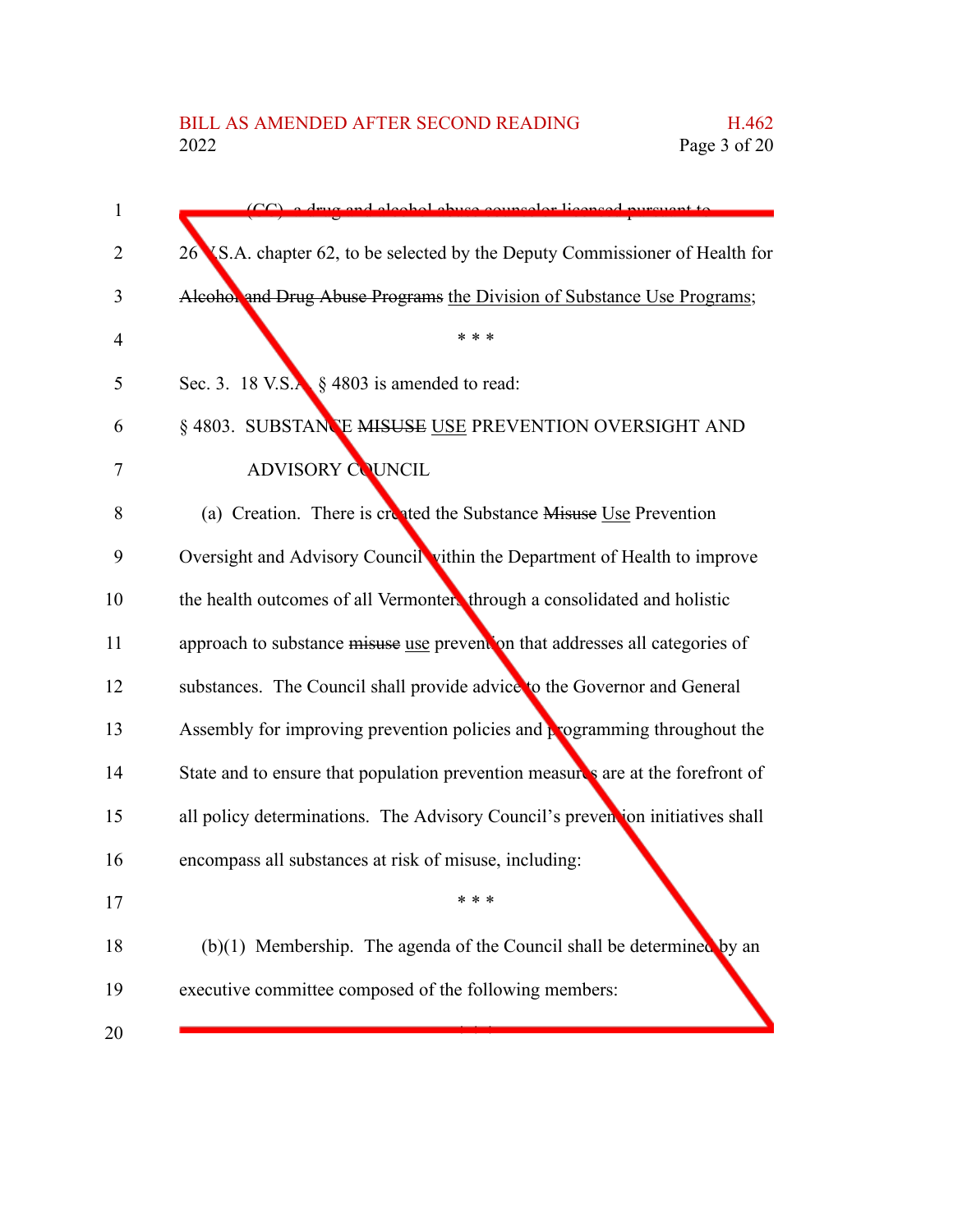| $\mathbf{1}$ | The members of the executive committee.<br><i>inintly chall annaint</i>         |
|--------------|---------------------------------------------------------------------------------|
| 2            | met about the Council with demographic and regional diversity. Members of       |
| 3            | the Council shall collectively offer expertise and experience in the categories |
| 4            | listed below with the understanding that a single member may offer expertise    |
| 5            | and experience in multiple categories:                                          |
| 6            | * * *                                                                           |
| 7            | (E) persons with expertise in the following disciplines:                        |
| 8            | (i) substance misuse use prevention in a professional setting;                  |
| 9            | (ii) pediatric care specific to substance misuse use prevention or              |
| 10           | substance use disorder;                                                         |
| 11           | (iii) academic research per nining to substance misuse use                      |
| 12           | prevention or behavioral addiction treatment;                                   |
| 13           | (iv) education in a public school setting specific to substance                 |
| 14           | misuse use prevention;                                                          |
| 15           | (v) law enforcement with expertise in drug enforcement,                         |
| 16           | addressing impaired driving, and community policing;                            |
| 17           | (vi) community outreach or collaboration in the field of substance              |
| 18           | misuse use prevention;                                                          |
| 19           | * * *                                                                           |
| 20           | (xii) substance use disorder or substance misuse use prevention                 |
| 21           | within the order vermonter population, and                                      |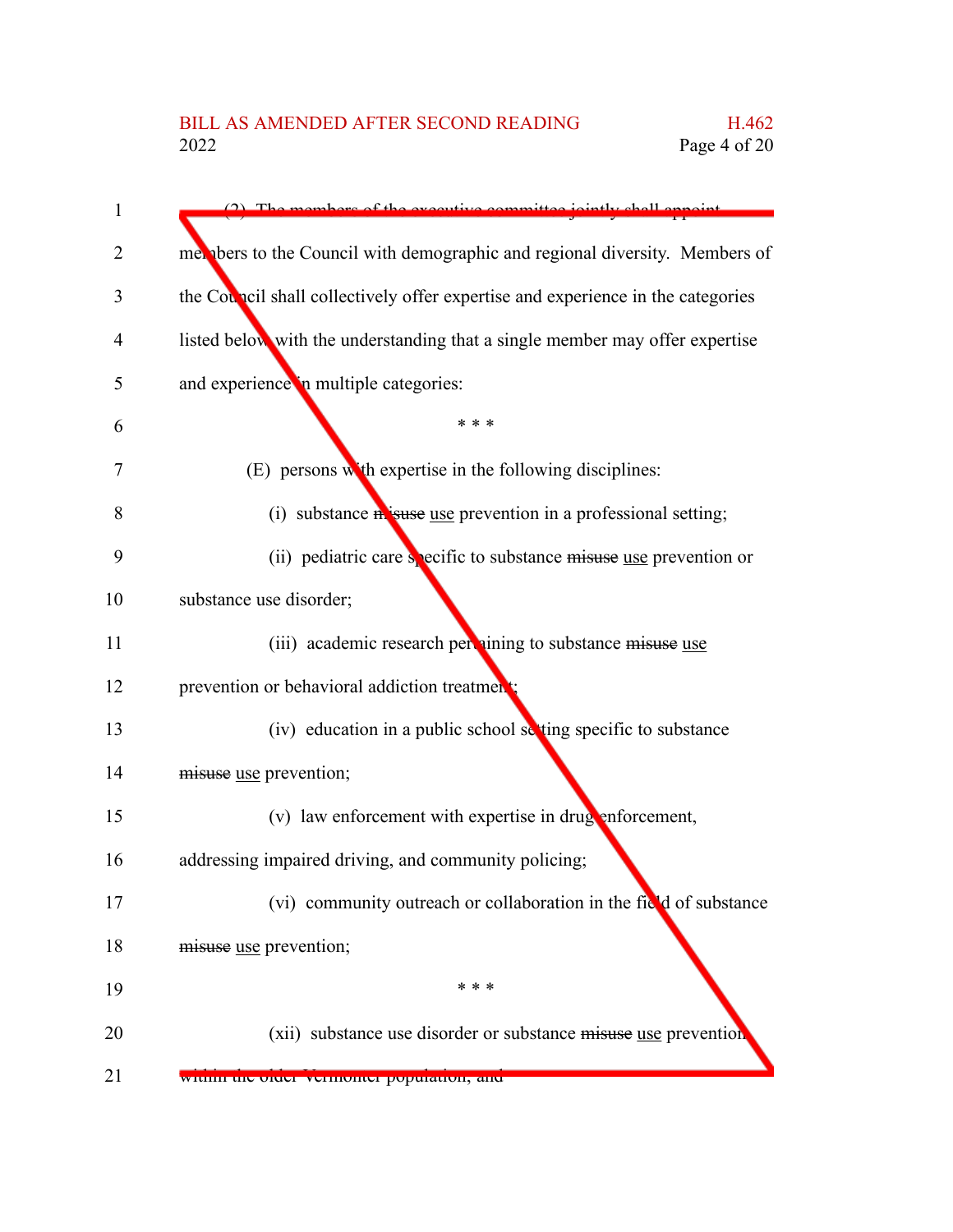| <i>icotions</i> and me                                                      |
|-----------------------------------------------------------------------------|
| ) Powers and duties. The Council shall strengthen the State's response to   |
| the subsence use disorder crisis by advancing evidence-based and evidence-  |
| informed substance misuse use prevention initiatives. The Council's duties  |
| shall include:                                                              |
| * * *                                                                       |
| (2) reviewing substance misuse use prevention program evaluations and       |
| making specific recommendations for modification based on the results,      |
| including recommendations to address gaps in both services and populations  |
| served;                                                                     |
| * * *                                                                       |
| $(6)$ recommending strategies to integrate whistance misuse use             |
| prevention programming across the State, including etween State agencies    |
| and in public-private partnerships;                                         |
| (7) development of a statewide media campaign for substance misuse          |
| use prevention; and                                                         |
| (8) holding a minimum of two public meetings to receive public input        |
| and advice for setting program priorities for substances at risk of misuse. |
|                                                                             |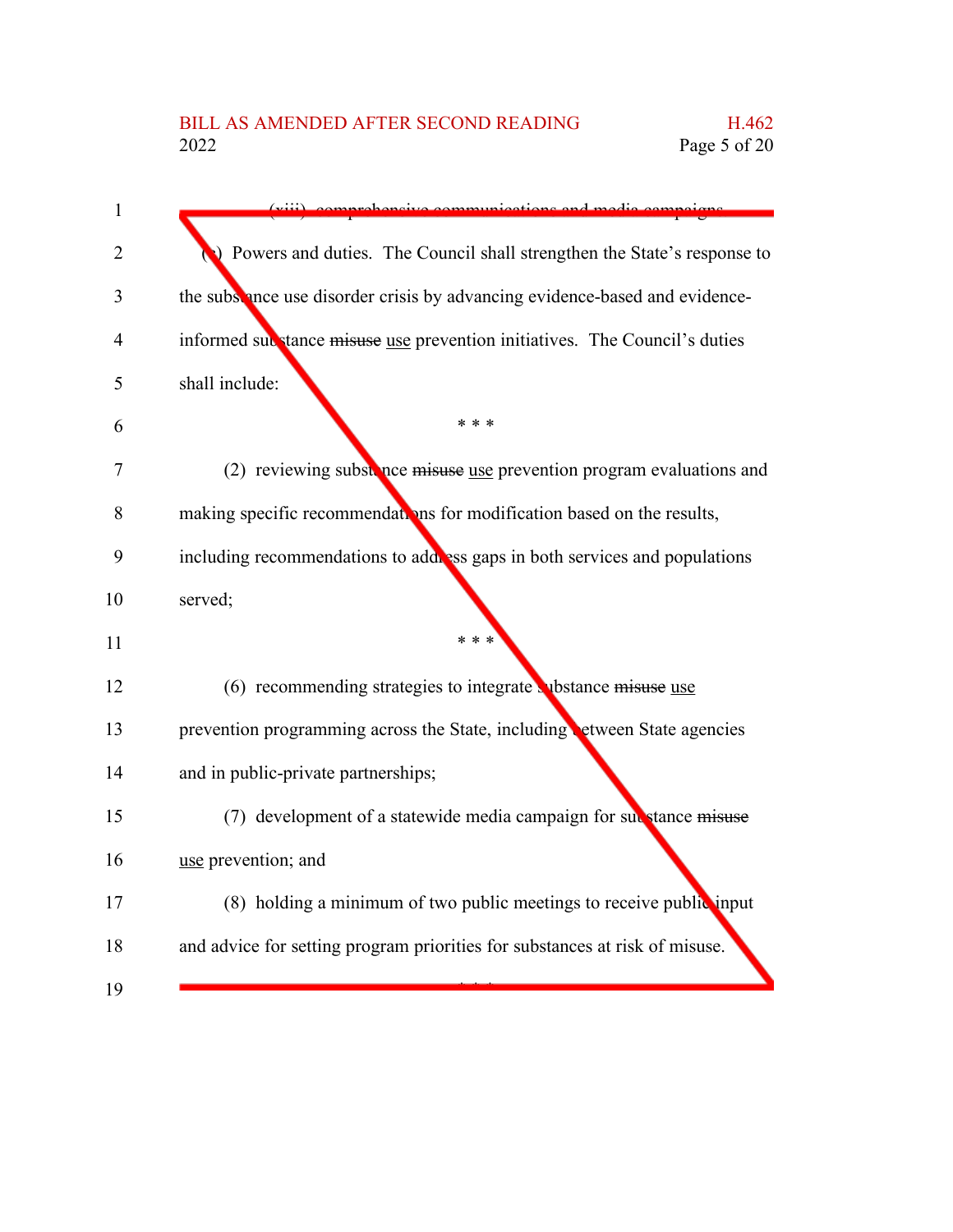| 1  | The Council shall have administrative technical and                           |
|----|-------------------------------------------------------------------------------|
| 2  | con munications assistance from the Manager of Substance Misuse Use           |
| 3  | Prevention established pursuant to section 4804 of this title.                |
| 4  | * * *                                                                         |
| 5  | (g) Organization.                                                             |
| 6  | (1) Members f the Council shall serve two-year terms and may be               |
| 7  | reappointed. Any vacanty on the Council shall be filled in the same manner as |
| 8  | the original appointment. The replacement member shall serve for the          |
| 9  | remainder of the unexpired term. Any individual interested in serving on the  |
| 10 | Council may submit a letter of interest or resume to the Manager of Substance |
| 11 | Misuse Use Prevention.                                                        |
| 12 | * * *                                                                         |
| 13 | Sec. 4. 18 V.S.A. $\S$ 4804 is amended to read:                               |
| 14 | § 4804. MANAGER OF SUBSTANCE MISUSE USE PREVENTION                            |
| 15 | There is created the permanent position of the Manager of Substance           |
| 16 | Misuse Use Prevention within the Department of Health for the purpose of:     |
| 17 | (1) coordinating the work of the Substance Misuse Use Prevention              |
| 18 | Oversight and Advisory Council established pursuant to section 4803 of this   |
| 19 | title; and                                                                    |
| 20 | (2) coorumanng regional planning.                                             |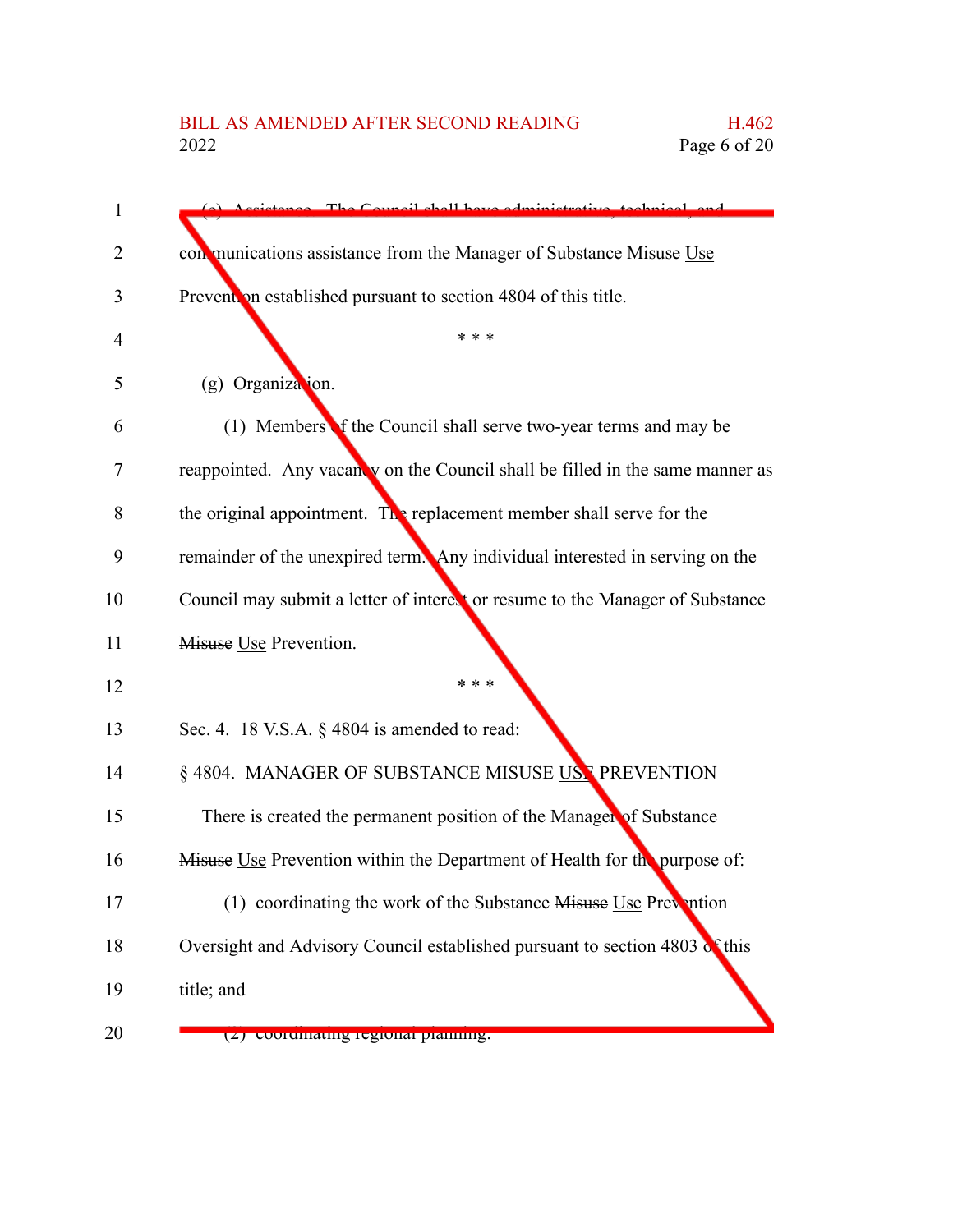| 1  | $5.18 \text{ V} \text{C}$ $\Lambda$ 4806 is amonded to read.                   |
|----|--------------------------------------------------------------------------------|
| 2  | § 4806. DIVISION OF ALCOHOL AND DRUG ABUSE SUBSTANCE USE                       |
| 3  | <b>PROGRAMS</b>                                                                |
| 4  | (a) The Division of Alcohol and Drug Abuse Substance Use Programs              |
| 5  | shall plan, open te, and evaluate a consistent, effective program of substance |
| 6  | abuse programs. All duties, responsibilities, and authority of the Division    |
| 7  | shall be carried out and exercised by and within the Department of Health.     |
| 8  | * * *                                                                          |
| 9  | (c) Under the direction of the Commissioner of Health, the Deputy              |
| 10 | Commissioner of Alcohol and Drug Abuse Programs for the Division shall         |
| 11 | review and approve all alcohol and drug programs developed or administered     |
| 12 | by any State agency or department, except for alcohol and drug education       |
| 13 | programs developed by the Agency of Education in conjunction with the          |
| 14 | Alcohol and Drug Abuse Council pursuant to 16 V.N.A. § 909.                    |
| 15 | * * *                                                                          |
| 16 | Sec. 6. 18 V.S.A. § 7253 is amended to read:                                   |
| 17 | § 7253. CLINICAL RESOURCE MANAGEMENT AND OVERSIGHT                             |
| 18 | The Commissioner of Mental Health, in consultation with health care            |
| 19 | providers as defined in section 9432 of this title, including designated       |
| 20 | hospitals, designated agencies, individuals with mental conditions or          |
| 21 | рхустанте сизалитися, ана опіст максионасть, міан асміди ана пирісністі а      |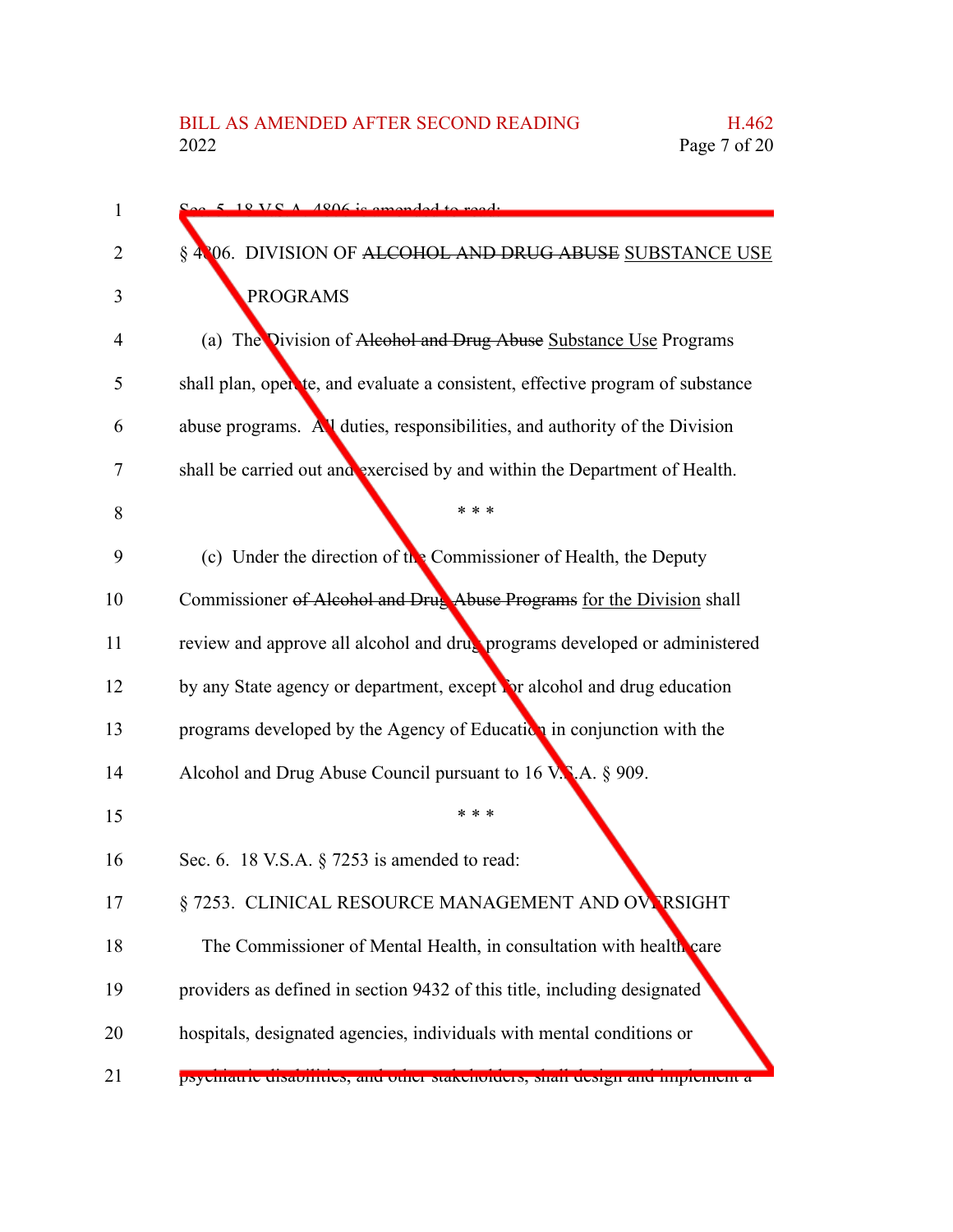| 1  | recourse management system that ensures the highest quality of eare                      |
|----|------------------------------------------------------------------------------------------|
| 2  | and facilitates long-term, sustained recovery for individuals in the custody of          |
| 3  | the Conmissioner.                                                                        |
| 4  | * * *                                                                                    |
| 5  | (2) For $\mathbf{t}$ e purpose of maintaining the integrity and effectiveness of the     |
| 6  | clinical resource management system, the Department of Mental Health shall:              |
| 7  | * * *                                                                                    |
| 8  | (B) coordinate care across the mental and physical health care                           |
| 9  | systems as well as ensure coordination within the Agency of Human Services,              |
| 10 | particularly the Department of Corrections, the Department of Health's                   |
| 11 | Alcohol and Drug Abuse Division of S. bstance Use Programs, and the                      |
| 12 | Department of Disabilities, Aging, and Independent Living;                               |
| 13 | * * *                                                                                    |
| 14 | Sec. 7. 23 V.S.A. § 1216 is amended to read:                                             |
| 15 | § 1216. PERSONS UNDER 21 YEARS OF AGE; ALCOHOL                                           |
| 16 | <b>CONCENTRATION OF 0.02 OR MORE</b>                                                     |
| 17 | * * *                                                                                    |
| 18 | (g) The Alcohol and Driving Program required under this section shall be                 |
| 19 | administered by the Office of Alcohol and Drug Abuse Department of                       |
| 20 | Health's Division of Substance Use Programs and shall take into consideration            |
| 21 | any particular treatment necus of operators under <del>the age of</del> 21 years of age. |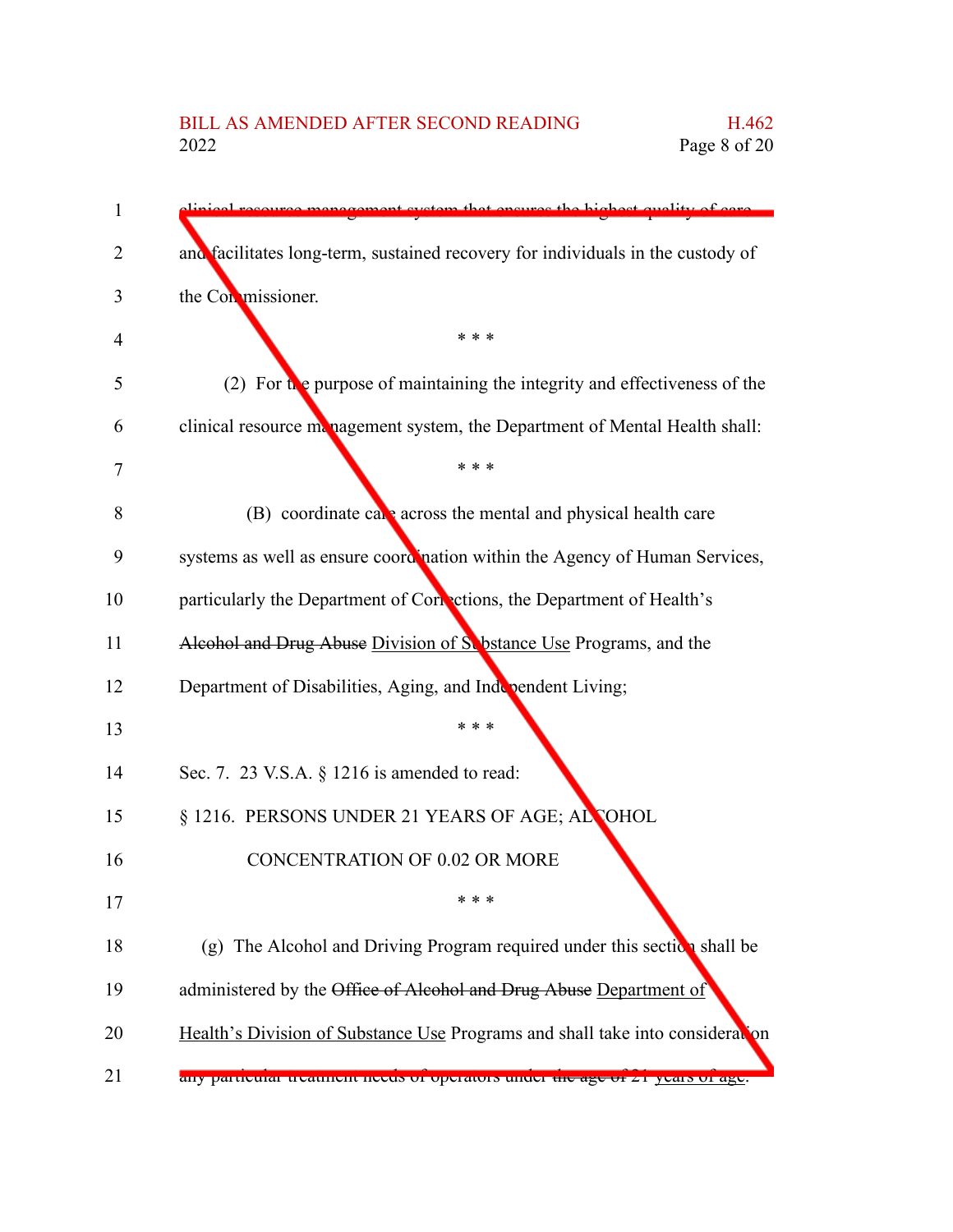| 1  | * * *                                                                                 |
|----|---------------------------------------------------------------------------------------|
| 2  | Sec. 8. 23 V.S.A. § 3207f is amended to read:                                         |
| 3  | § 3207f. PERSONS UNDER 21 YEARS OF AGE; ALCOHOL                                       |
| 4  | <b>CONCENTRATION OF 0.02 OR MORE</b>                                                  |
| 5  | * * *                                                                                 |
| 6  | (f) The alcohol program required under this section shall be administered             |
| 7  | by the Office of Alcohol and Drug Abuse Department of Health's Division of            |
| 8  | Substance Use Programs and shall take into consideration any particular               |
| 9  | treatment needs of operators under the age of 21 years of age.                        |
| 10 |                                                                                       |
| 11 | Sec. 9. 23 V.S.A. § 3323a is amended to rea                                           |
| 12 | § 3323a. PERSONS UNDER 21 YEARS OF ASE; ALCOHOL                                       |
| 13 | <b>CONCENTRATION OF 0.02 OR MORE</b>                                                  |
| 14 | * * *                                                                                 |
| 15 | (f) The alcohol program required under this section shall $\mathbf{e}_2$ administered |
| 16 | by the Office of Alcohol and Drug Abuse Department of Health's Division of            |
| 17 | Substance Use Programs and shall take into consideration any particular               |
| 18 | treatment needs of operators under the age of 21 years of age.                        |
| 19 |                                                                                       |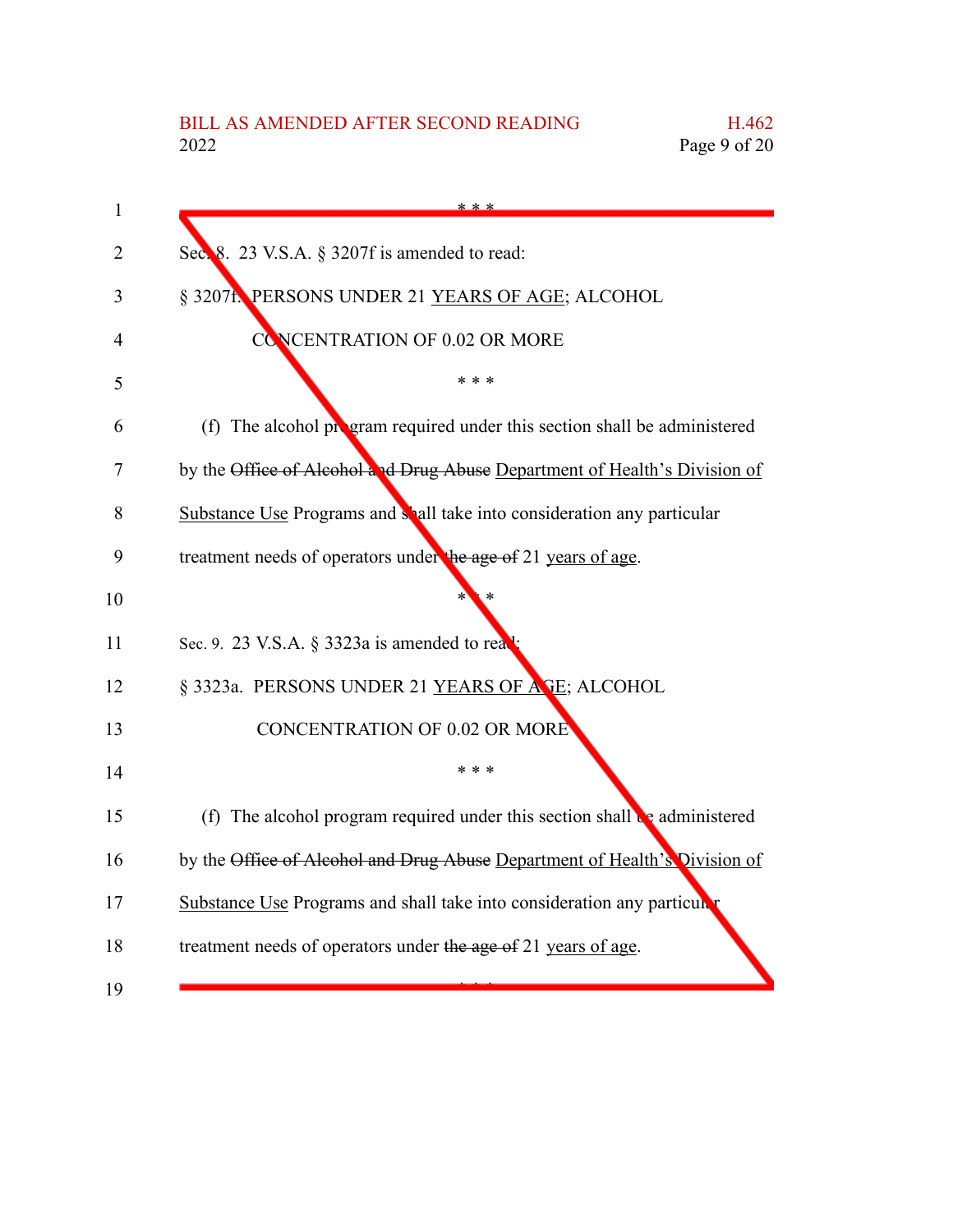| 1  | $22 \text{ V} \text{C}$ $\Lambda$ $\text{R}$ 5272 is amonded to ready         |
|----|-------------------------------------------------------------------------------|
| 2  | § 5.72. JUVENILE JUSTICE UNIT; JUVENILE JUSTICE DIRECTOR                      |
| 3  | * * *                                                                         |
| 4  | (c) The vivenile Justice Director shall ensure that the following occur:      |
| 5  | * * *                                                                         |
| 6  | $(3)$ cooperation among appropriate departments, including the                |
| 7  | Department; the Agency of Education; the Departments of Corrections, of       |
| 8  | Labor, of Mental Health, of Public Safety, and of Disabilities, Aging, and    |
| 9  | Independent Living; and the Department of Health's Division of Alcohol and    |
| 10 | <b>Drug Abuse Substance Use Programs</b>                                      |
| 11 | * *                                                                           |
| 12 | *** Expansion of Drug Disposal Kiosks ***                                     |
| 13 | Sec. 11. 18 V.S.A. § 4224 is amended to read:                                 |
| 14 | § 4224. UNUSED PRESCRIPTION DRUG DISPOSAL PROGRAM                             |
| 15 | (a) The Department of Health shall establish and maint in the Statewide       |
| 16 | Unused Prescription Drug Disposal Program to provide for the safe disposal of |
| 17 | Vermont residents' unused and unwanted prescription drugs. The Program        |
| 18 | may include establishing secure collection and disposal sites and providing   |
| 19 | medication envelopes for sending unused prescription drugs to an authorize    |
| 20 | CONCUNON TAUNITY TOF UUSH HULHON.                                             |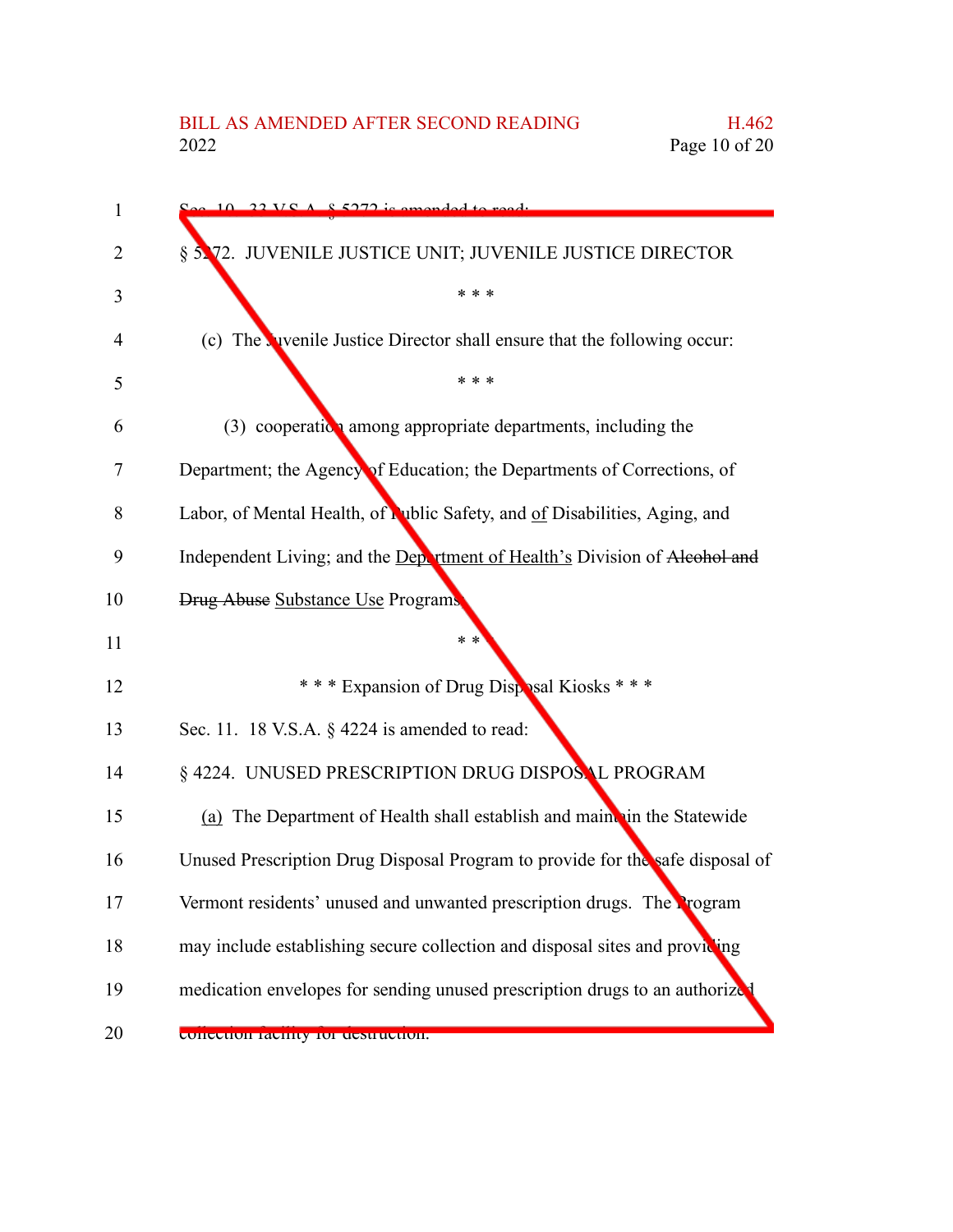| 1              | (b) Dhermoeige that operate 10 or more establishments in the United States          |
|----------------|-------------------------------------------------------------------------------------|
| $\overline{2}$ | while concurrently conducting business in Vermont, shall enroll in a drug           |
| 3              | disposal <b>Nosk</b> program not later than December 31, 2022.                      |
| $\overline{4}$ | *** Child Fatality Review Team ***                                                  |
| 5              | Sec. 12. 18 V.S.A. § 1561 is amended to read:                                       |
| 6              | § 1561. CHILD FATAL TY REVIEW TEAM                                                  |
| 7              | * * *                                                                               |
| 8              | $(g)(4)$ Confidentiality.                                                           |
| 9              | $(1)(A)$ The records produced or equired by the Team are exempt from                |
| 10             | public inspection and copying under the Public Records Act and shall be kept        |
| 11             | confidential. The records of the Team are not subject to subpoena, discovery,       |
| 12             | or introduction into evidence in a civil or criminal action. Nothing in this        |
| 13             | section shall be construed to limit or restrict the right to discover or use in any |
| 14             | civil or criminal proceedings information or records that are available from        |
| 15             | another source and entirely outside the Team's review. The Team shall not use       |
| 16             | the information or records generated during the course of its review for            |
| 17             | purposes quier man mose aeserbea in uns secuent.                                    |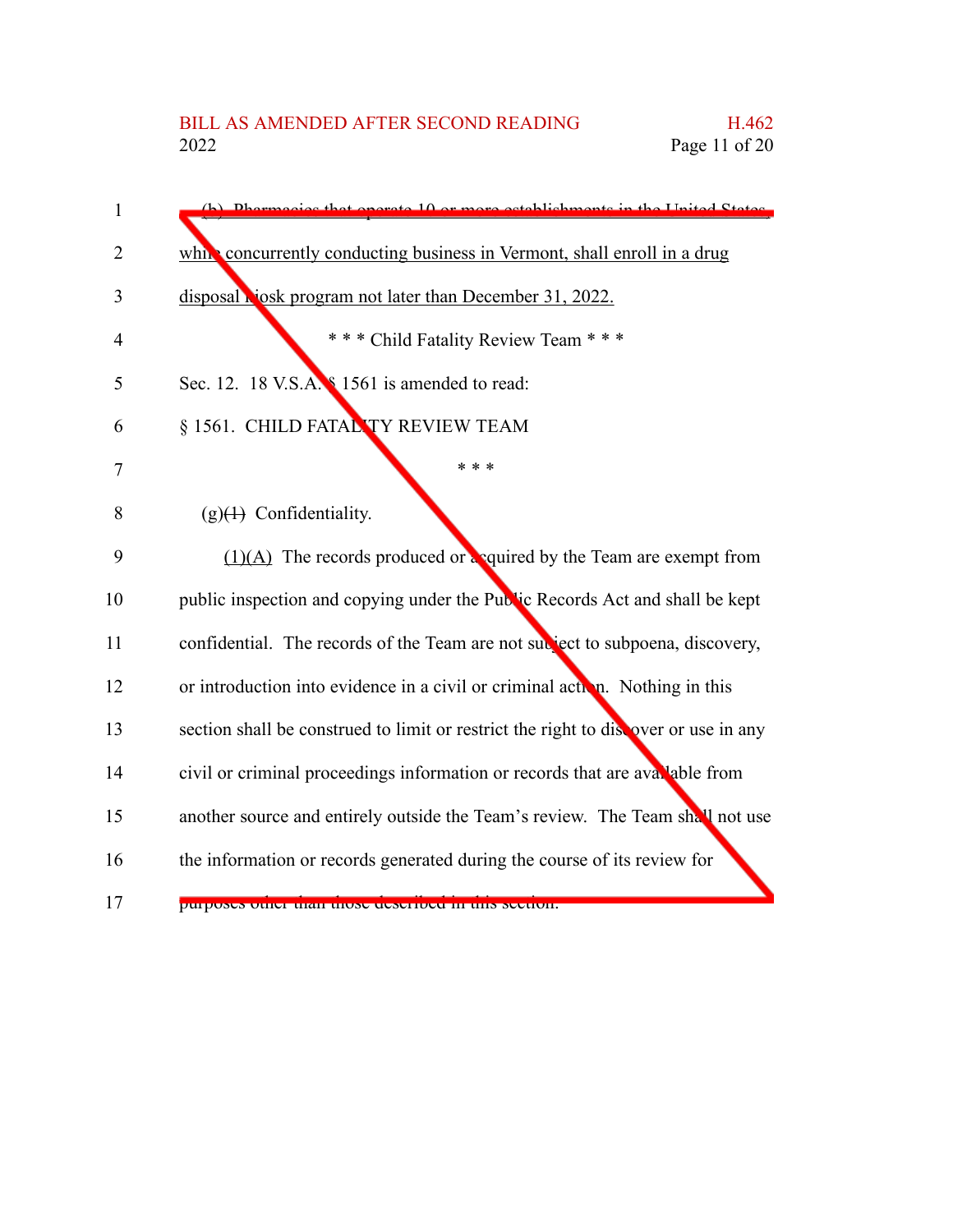| 1              | (B) The Department may charge deidentified data readyord or                     |
|----------------|---------------------------------------------------------------------------------|
| $\overline{2}$ | acquired by the Team with other states that have child fatality review panels,  |
| 3              | provided access under such agreements is consistent with the privacy, security, |
| 4              | and disclosure protections in this chapter.                                     |
| 5              | * * *                                                                           |
| 6              | * * * Autopsy Reports * * *                                                     |
| 7              | Sec. 13. 18 V.S.A. $\S$ 5.05 is amended to read:                                |
| 8              | § 5205. DEATH CERTIFICATE WHEN NO ATTENDING PHYSICIAN                           |
| 9              | AND IN OTHER CIRCUMSTANCES; AUTOPSY                                             |
| 10             | * * *                                                                           |
| 11             | (f) The State's Attorney or Chief Medical Examiner, if either deem it           |
| 12             | necessary and in the interest of public healt, welfare, and safety, or in       |
| 13             | furtherance of the administration of the law, may order an autopsy to be        |
| 14             | performed by the Chief Medical Examiner or under his or her the Chief           |
| 15             | Medical Examiner's direction. Upon completion of the autopsy, the Chief         |
| 16             | Medical Examiner shall submit a report to such State's Attomacy and the         |
| 17             | Attorney General and shall submit a report of death to the State Registrar.     |
| 18             | Upon the written request of a federal prosecutor or a prosecutor in a nother    |
| 19             | state, the Chief Medical Examiner shall submit a report of a death to the       |
| 20             | requesting office.                                                              |
| 21             |                                                                                 |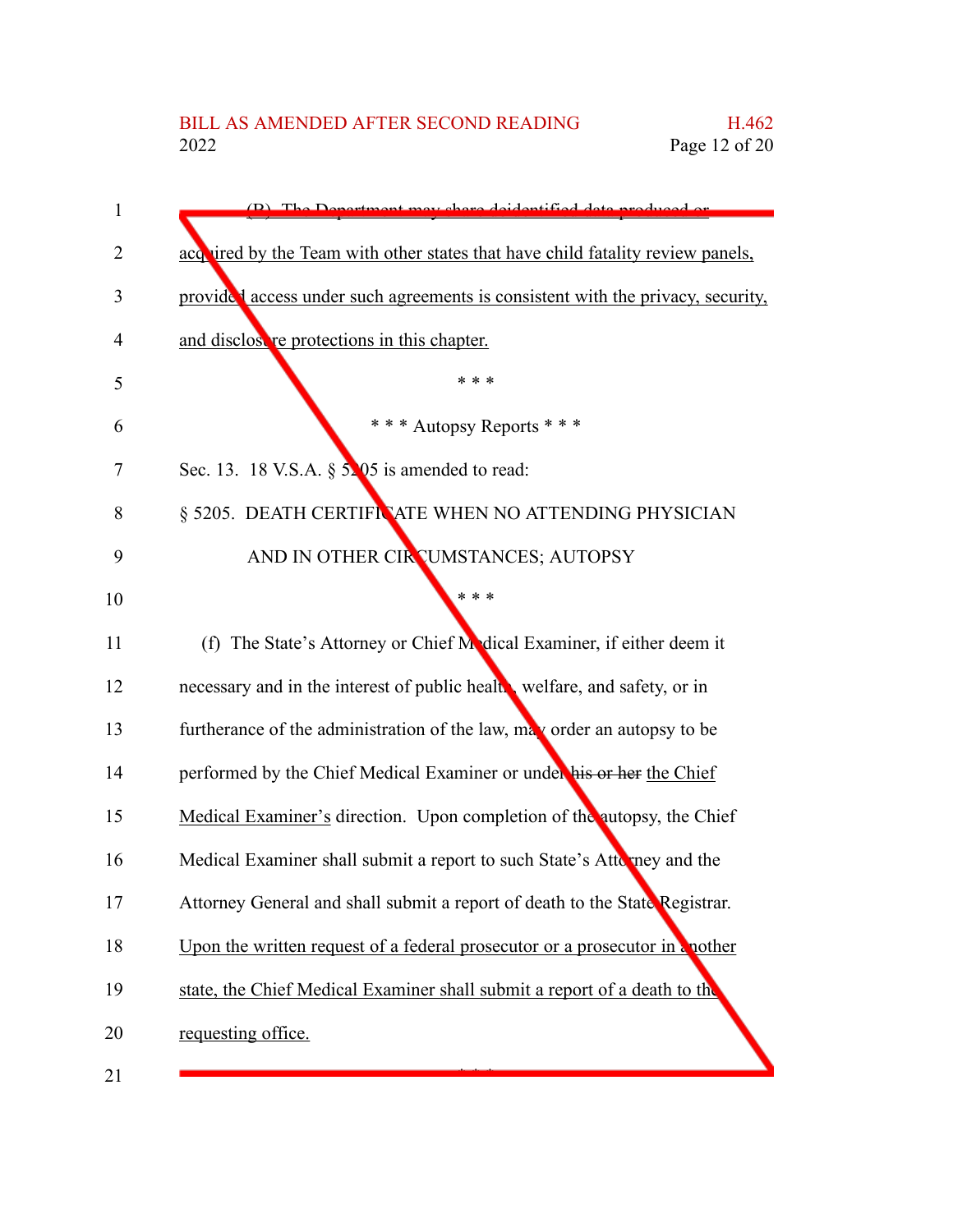

*\* \* \* Division of Substance Use Programs \* \* \**

*Sec. 1. 3 V.S.A. § 3004 is amended to read:*

*§ 3004. PERSONNEL DESIGNATION*

*The Secretary, Deputy Secretary, commissioners, deputy commissioners, attorneys, Directors of the Offices of State Economic Opportunity, of Alcohol and Drug Abuse Programs, and of Child Support, and all members of boards, committees, commissions, or councils attached to the Agency for support are exempt from the classified State service. Except as authorized by section 311 of this title or otherwise by law, all other positions shall be within the classified service.*

*Sec. 2. 18 V.S.A. § 4255 is amended to read:*

*§ 4255. VERMONT PRESCRIPTION DRUG ADVISORY COUNCIL*

*\* \* \**

*(b)(1) The Advisory Council shall consist of the following members:*

*(A) the Commissioner of Health or designee, who shall serve as chair;*

*(B) the Deputy Commissioner of Health for Alcohol and Drug Abuse the Division of Substance Use Programs or designee;*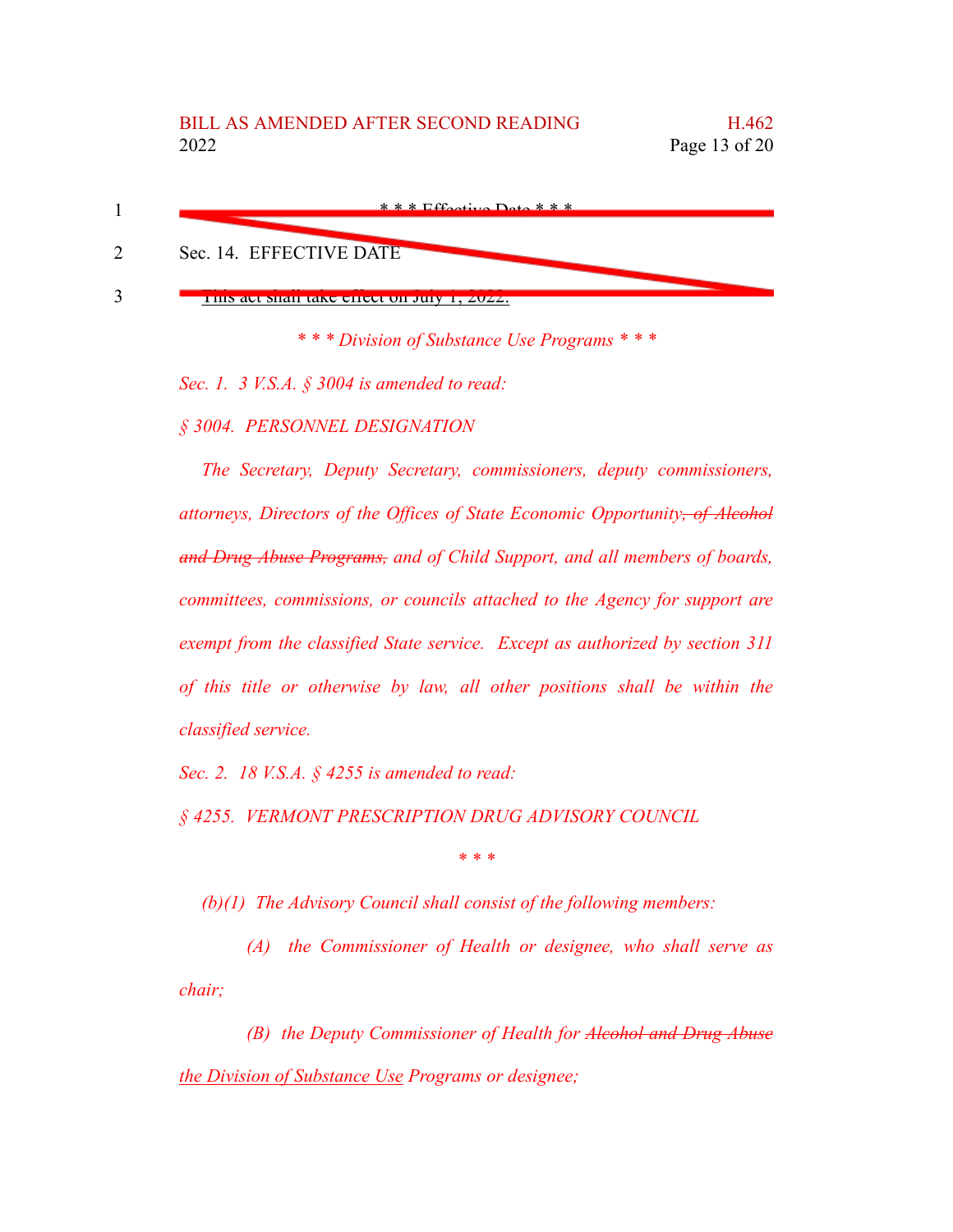*\* \* \**

*(CC) a drug and alcohol abuse counselor licensed pursuant to 26 V.S.A. chapter 62, to be selected by the Deputy Commissioner of Health for Alcohol and Drug Abuse the Division of Substance Use Programs;*

*\* \* \**

*Sec. 3. 18 V.S.A. 4806 is amended to read:*

*§ 4806. DIVISION OF ALCOHOL AND DRUG ABUSE SUBSTANCE USE PROGRAMS*

*(a) The Division of Alcohol and Drug Abuse Substance Use Programs shall plan, operate, and evaluate a consistent, effective program of substance abuse use programs. All duties, responsibilities, and authority of the Division shall be carried out and exercised by and within the Department of Health.*

*\* \* \**

*(c) Under the direction of the Commissioner of Health, the Deputy Commissioner of Alcohol and Drug Abuse Programs for the Division shall review and approve all alcohol and drug programs developed or administered by any State agency or department, except for alcohol and drug education programs developed by the Agency of Education in conjunction with the Alcohol and Drug Abuse Council pursuant to 16 V.S.A. § 909.*

*\* \* \**

*Sec. 4. 18 V.S.A. § 7253 is amended to read:*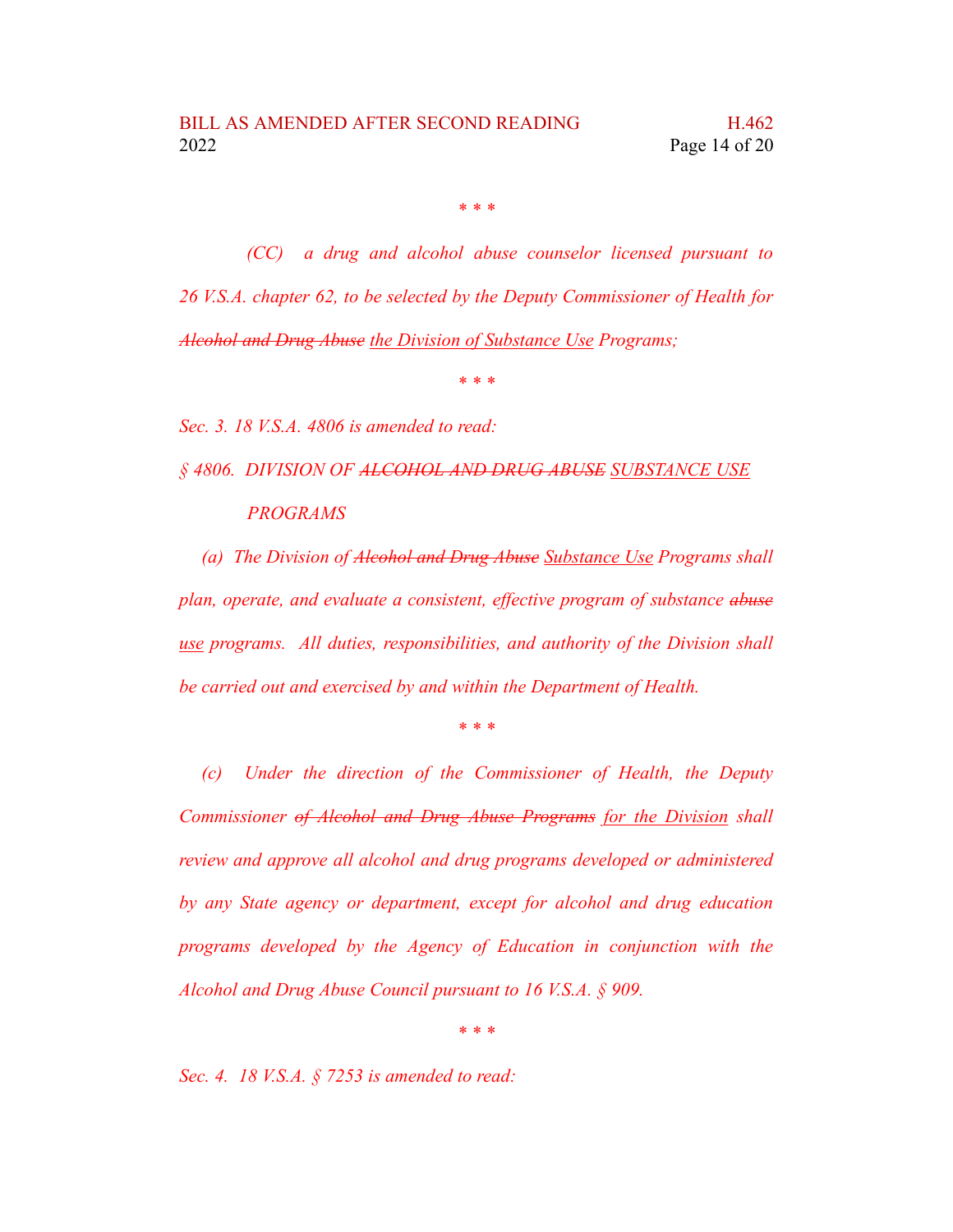*§ 7253. CLINICAL RESOURCE MANAGEMENT AND OVERSIGHT*

*The Commissioner of Mental Health, in consultation with health care providers as defined in section 9432 of this title, including designated hospitals, designated agencies, individuals with mental conditions or psychiatric disabilities, and other stakeholders, shall design and implement a clinical resource management system that ensures the highest quality of care and facilitates long-term, sustained recovery for individuals in the custody of the Commissioner.*

*\* \* \**

*(2) For the purpose of maintaining the integrity and effectiveness of the clinical resource management system, the Department of Mental Health shall:*

*\* \* \**

*(B) coordinate care across the mental and physical health care systems as well as ensure coordination within the Agency of Human Services, particularly the Department of Corrections, the Department of Health's Alcohol and Drug Abuse Division of Substance Use Programs, and the Department of Disabilities, Aging, and Independent Living;*

*\* \* \**

*Sec. 5. 23 V.S.A. § 1216 is amended to read: § 1216. PERSONS UNDER 21 YEARS OF AGE; ALCOHOL CONCENTRATION OF 0.02 OR MORE*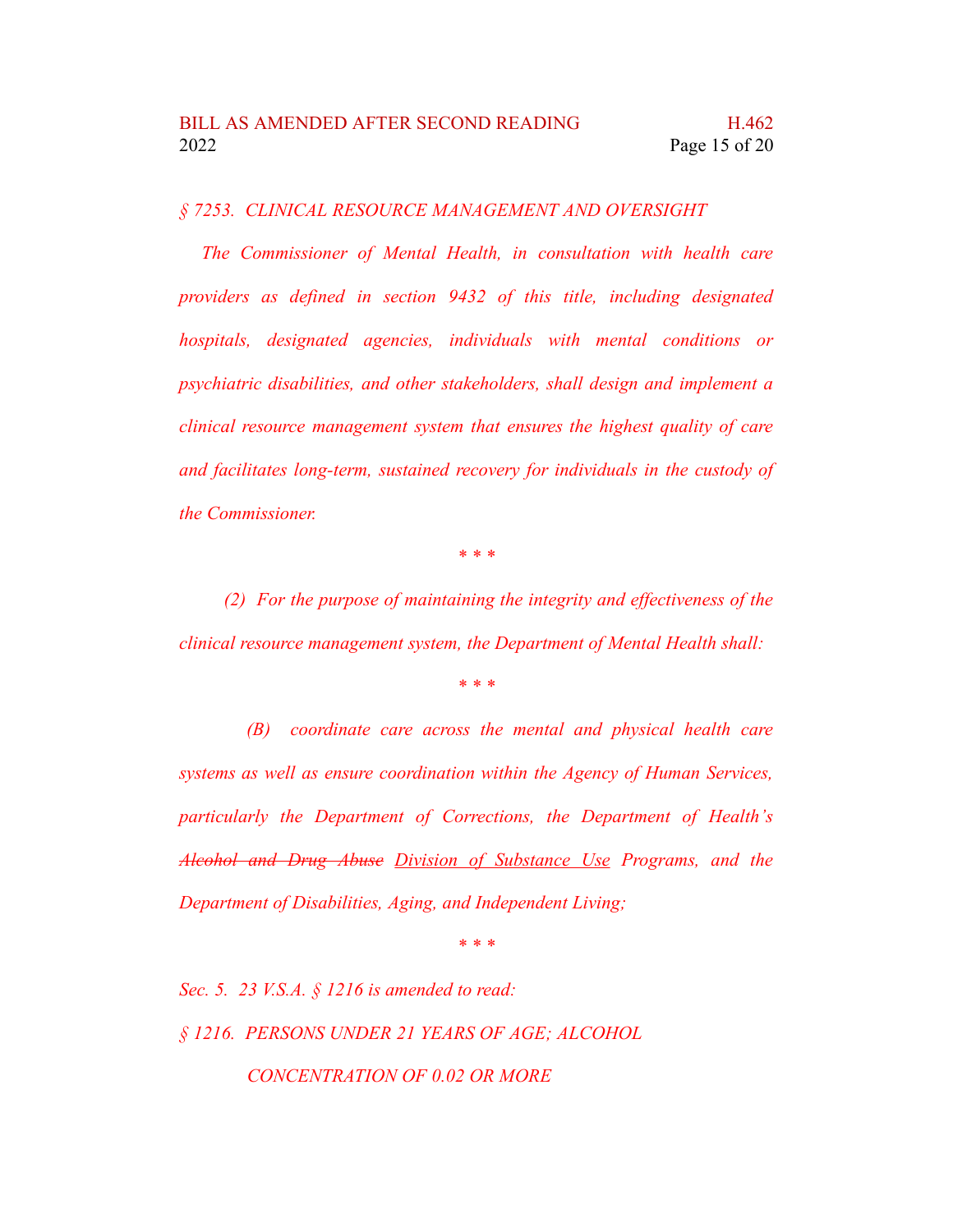*\* \* \**

*(g) The Alcohol and Driving Program required under this section shall be administered by the Office of Alcohol and Drug Abuse Department of Health's Division of Substance Use Programs and shall take into consideration any particular treatment needs of operators under the age of 21 years of age.*

*\* \* \**

*Sec. 6. 23 V.S.A. § 3207f is amended to read: § 3207f. PERSONS UNDER 21 YEARS OF AGE; ALCOHOL CONCENTRATION OF 0.02 OR MORE \* \* \**

*(f) The alcohol program required under this section shall be administered by the Office of Alcohol and Drug Abuse Department of Health's Division of Substance Use Programs and shall take into consideration any particular treatment needs of operators under the age of 21 years of age.*

*\* \* \**

*Sec. 7. 23 V.S.A. § 3323a is amended to read:*

*§ 3323a. PERSONS UNDER 21 YEARS OF AGE; ALCOHOL*

*CONCENTRATION OF 0.02 OR MORE*

*\* \* \**

*(f) The alcohol program required under this section shall be administered by the Office of Alcohol and Drug Abuse Department of Health's Division of*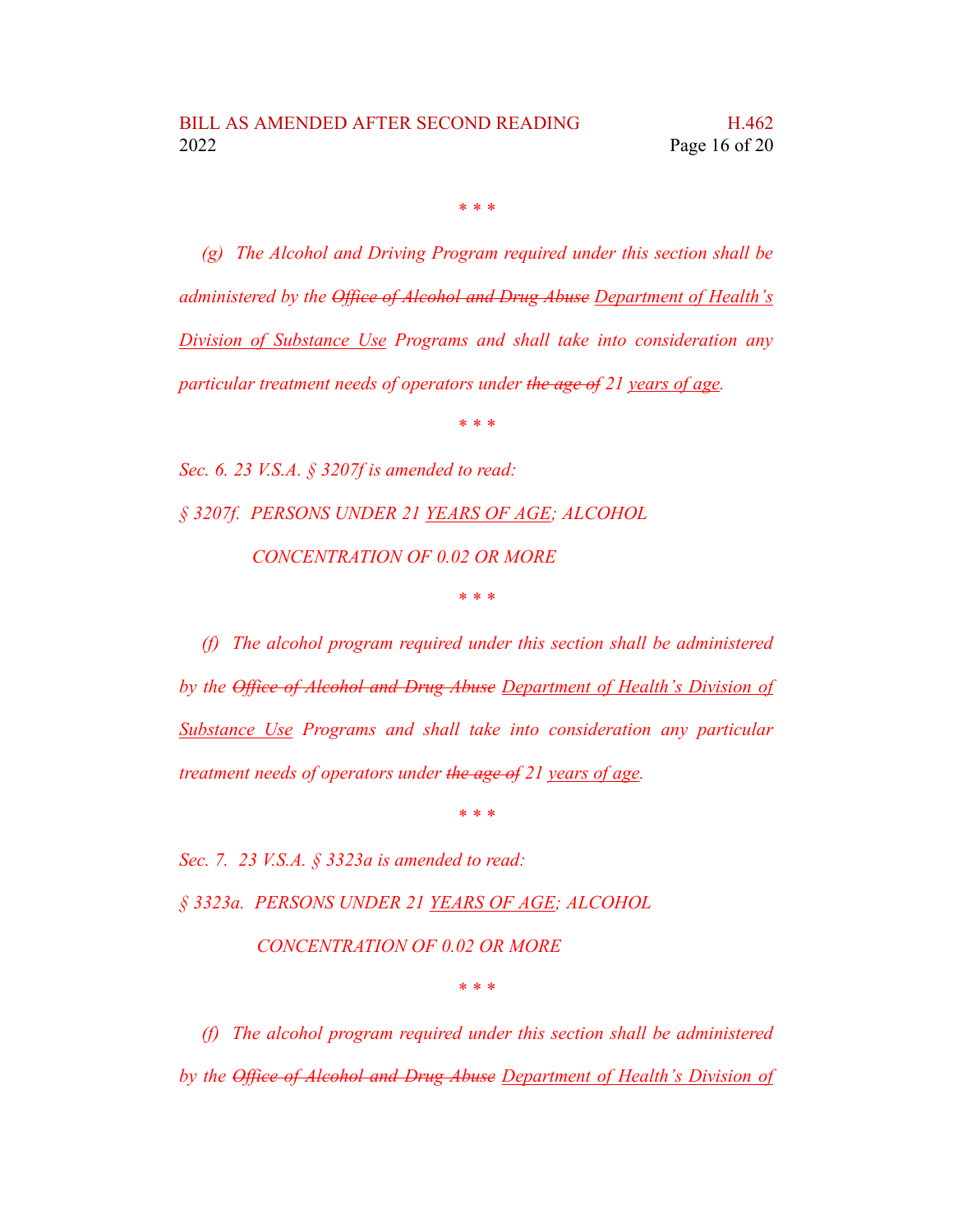*Substance Use Programs and shall take into consideration any particular treatment needs of operators under the age of 21 years of age.*

*\* \* \**

*Sec. 8. 33 V.S.A. § 5272 is amended to read:*

*§ 5272. JUVENILE JUSTICE UNIT; JUVENILE JUSTICE DIRECTOR*

*\* \* \**

*(c) The Juvenile Justice Director shall ensure that the following occur:*

*\* \* \**

*(3) cooperation among appropriate departments, including the Department; the Agency of Education; the Departments of Corrections, of Labor, of Mental Health, of Public Safety, and of Disabilities, Aging, and Independent Living; and the Department of Health's Division of Alcohol and Drug Abuse Substance Use Programs;*

*\* \* \**

*\* \* \* Expansion of Drug Disposal Kiosks \* \* \**

*Sec. 9. 18 V.S.A. § 4224 is amended to read:*

*§ 4224. UNUSED PRESCRIPTION DRUG DISPOSAL PROGRAM*

*(a) The Department of Health shall establish and maintain the Statewide Unused Prescription Drug Disposal Program to provide for the safe disposal of Vermont residents' unused and unwanted prescription drugs. The Program may include establishing secure collection and disposal sites and providing*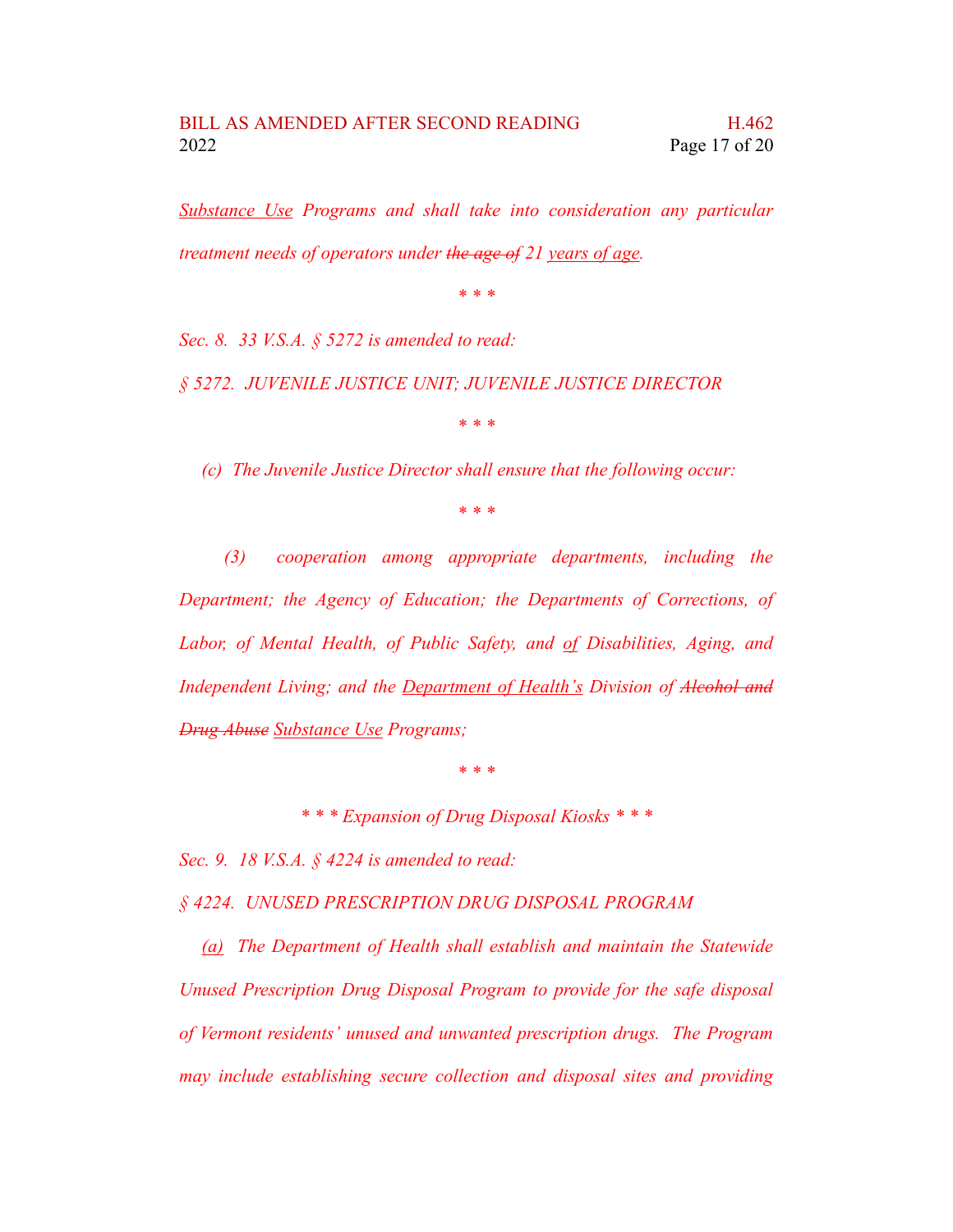*medication envelopes for sending unused prescription drugs to an authorized collection facility for destruction.*

*(b) Pharmacies that operate 10 or more establishments in the United States, while concurrently conducting business in Vermont, shall enroll in a drug disposal kiosk program not later than December 31, 2022.*

*\* \* \* Child Fatality Review Team \* \* \* Sec. 10. 18 V.S.A. § 1561 is amended to read: § 1561. CHILD FATALITY REVIEW TEAM*

*\* \* \**

*(g)(1) Confidentiality.*

*(1)(A) The records produced or acquired by the Team are exempt from public inspection and copying under the Public Records Act and shall be kept confidential. The records of the Team are not subject to subpoena, discovery, or introduction into evidence in a civil or criminal action. Nothing in this section shall be construed to limit or restrict the right to discover or use in any civil or criminal proceedings information or records that are available from another source and entirely outside the Team's review. The Team shall not use the information or records generated during the course of its review for purposes other than those described in this section.*

*(B) The Department may share deidentified data produced or acquired by the Team with other states that have child fatality review panels,*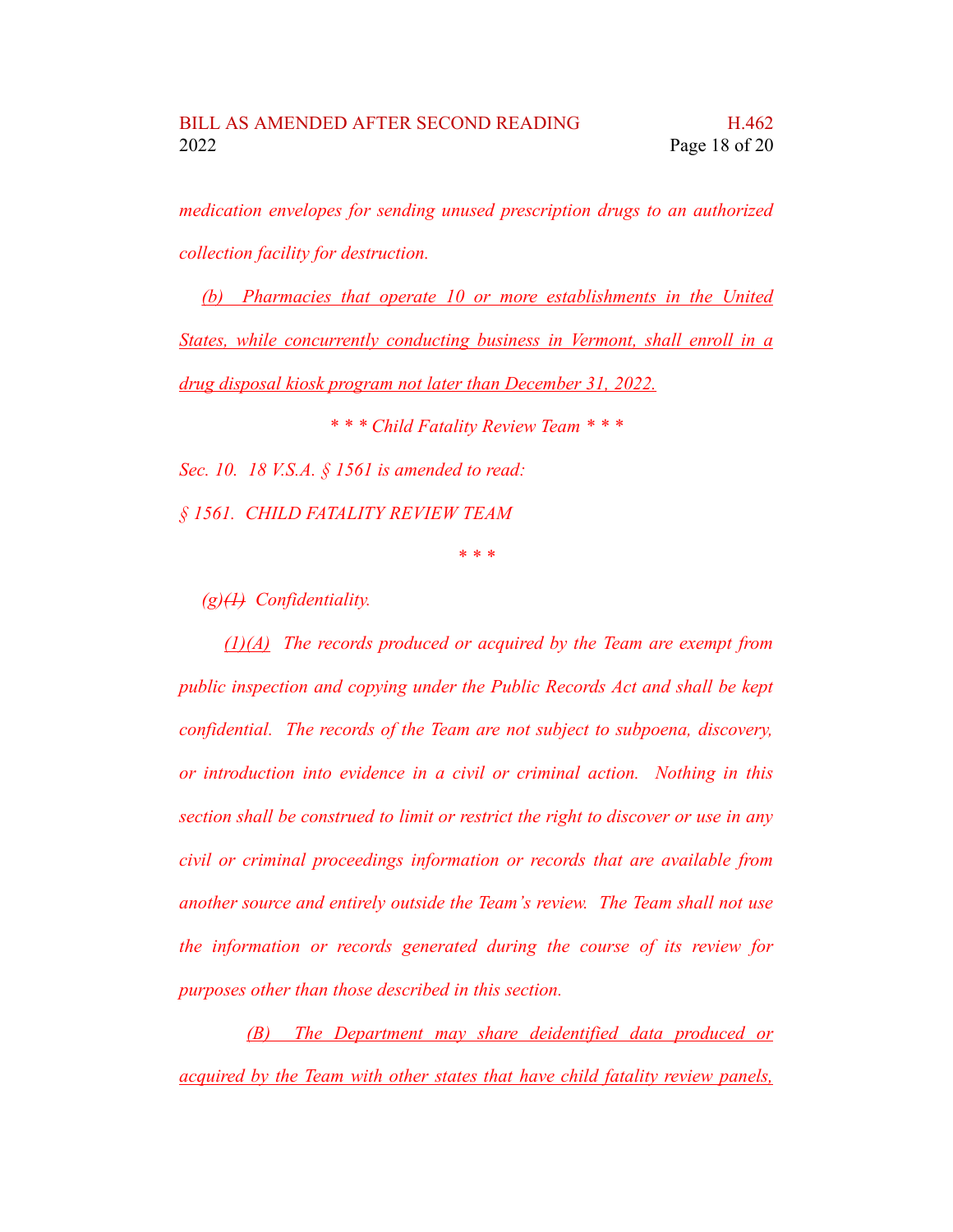*provided access under such agreements is consistent with the privacy, security, and disclosure protections in this chapter.*

*\* \* \**

*\* \* \* Autopsy Reports \* \* \**

*Sec. 11. 18 V.S.A. § 5205 is amended to read:*

*§ 5205. DEATH CERTIFICATE WHEN NO ATTENDING PHYSICIAN AND IN OTHER CIRCUMSTANCES; AUTOPSY*

*\* \* \**

*(f) The State's Attorney or Chief Medical Examiner, if either deem it necessary and in the interest of public health, welfare, and safety, or in furtherance of the administration of the law, may order an autopsy to be performed by the Chief Medical Examiner or under his or her the Chief Medical Examiner's direction. Upon completion of the autopsy, the Chief Medical Examiner shall submit a report to such State's Attorney and the Attorney General and shall submit a report of death to the State Registrar. Upon the written request of a federal prosecutor or a prosecutor in another state, the Chief Medical Examiner shall submit a report of a death to the requesting office.*

*\* \* \**